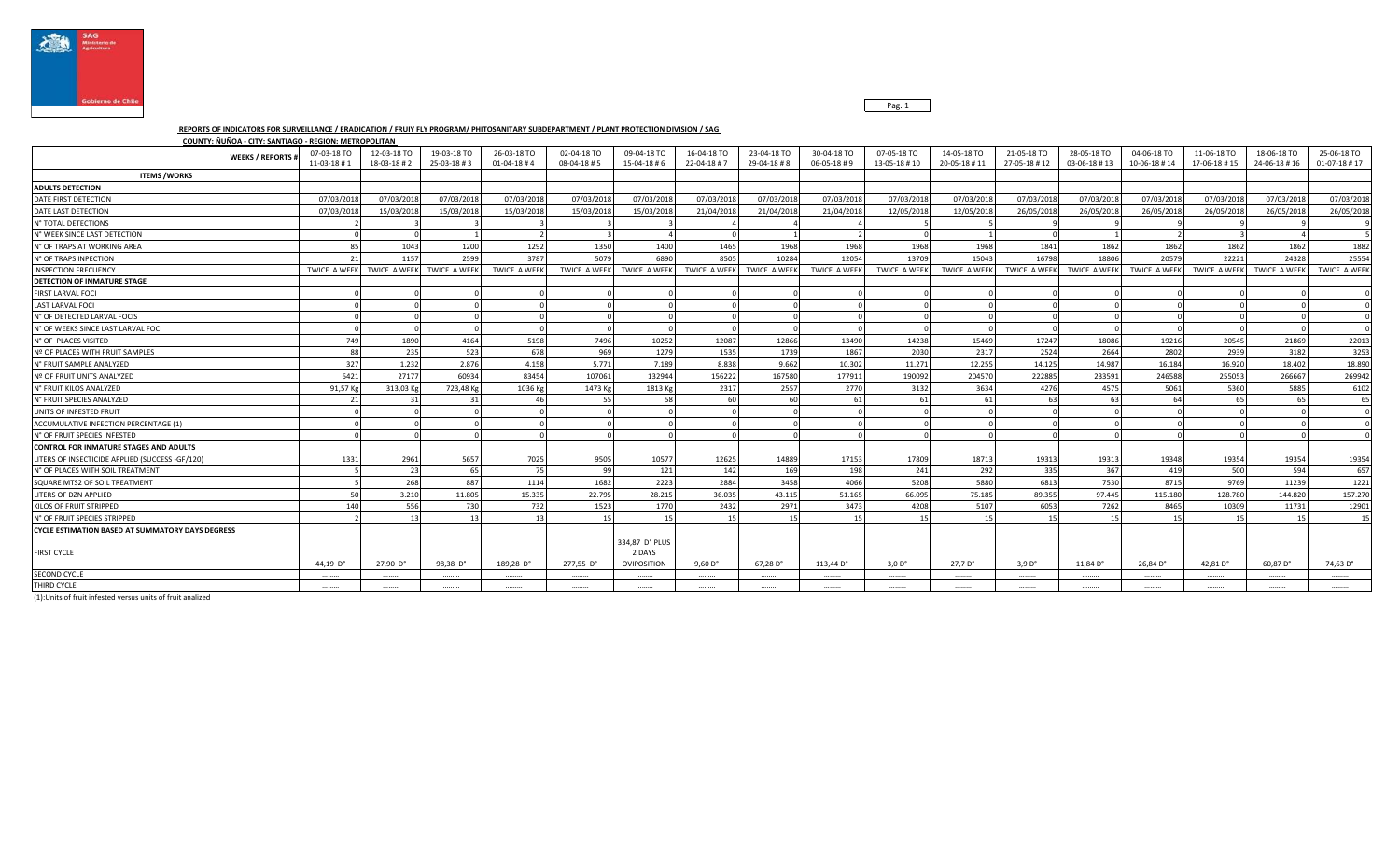

Pag. 2

## **REPORTS OF INDICATORS FOR SURVEILLANCE / ERADICATION / FRUIY FLY PROGRAM/ PHITOSANITARY SUBDEPARTMENT / PLANT PROTECTION DIVISION / SAG**

**COUNTY: ÑUÑOA - CITY: SANTIAGO - REGION: METROPOLITAN** 

| <b>WEEKS / REPORTS #</b>                                | 02-07-18 TO<br>08-07-18 #18 | 09-07-18 TO<br>15-07-18 #19 | 16-07-18 TO<br>22-07-18 # 20 | 23-07-18 TO<br>29-07-18 # 21 | 30-07-18 TO<br>05-08-18 #22 | 06-08-18 TO<br>12-08-18 #23 | 13-08-18 TO<br>19-08-18 #24 | 20-08-18 TO<br>26-08-18#25 | 27-08-18 TO<br>02-09-18 #26 | 03-09-18 TO<br>09-09-18 # 27 | 10-09-18 TO<br>16-09-18 #28 | 17-09-18 TO<br>23-09-18 # 29        | 24-09-18 TO<br>30-09-18 #30             | 01-10-18 TO<br>07-10-18#31               | <b>FINISH FIRST</b><br><b>CYCLE</b> | 08-10-18 TO<br>14-10-18 #32 | 15-10-18 TO<br>21-10-18 #33 |
|---------------------------------------------------------|-----------------------------|-----------------------------|------------------------------|------------------------------|-----------------------------|-----------------------------|-----------------------------|----------------------------|-----------------------------|------------------------------|-----------------------------|-------------------------------------|-----------------------------------------|------------------------------------------|-------------------------------------|-----------------------------|-----------------------------|
| <b>ITEMS / WORKS</b>                                    |                             |                             |                              |                              |                             |                             |                             |                            |                             |                              |                             |                                     |                                         |                                          |                                     |                             |                             |
| <b>ADULTS DETECTION</b>                                 |                             |                             |                              |                              |                             |                             |                             |                            |                             |                              |                             |                                     |                                         |                                          |                                     |                             |                             |
| DATE FIRST DETECTION                                    | 07/03/201                   | 07/03/201                   | 07/03/2018                   | 07/03/201                    | 07/03/201                   | 07/03/2018                  | 07/03/201                   | 07/03/2018                 | 07/03/2018                  | 07/03/2018                   | 07/03/2018                  | 07/03/2018                          | 07/03/2018                              | 07/03/2018                               |                                     | 07/03/2018                  | 07/03/2018                  |
| DATE LAST DETECTION                                     | 26/05/201                   | 26/05/201                   | 26/05/2018                   | 26/05/201                    | 26/05/201                   | 26/05/2018                  | 26/05/201                   | 26/05/2018                 | 26/05/2018                  | 26/05/2018                   | 26/05/2018                  | 26/05/2018                          | 26/05/2018                              | 26/05/2018                               |                                     | 26/05/2018                  | 26/05/2018                  |
| N° TOTAL DETECTIONS                                     |                             |                             |                              |                              |                             |                             |                             |                            |                             |                              |                             |                                     |                                         |                                          |                                     |                             |                             |
| N° WEEK SINCE LAST DETECTION                            |                             |                             |                              |                              | 10                          | 11                          | 12                          | 13                         | 14                          | 15                           | 16                          | 17                                  | 18                                      |                                          |                                     | 20                          | 21                          |
| N° OF TRAPS AT WORKING AREA                             | 1882                        | 1882                        | 1882                         | 1882                         | 1882                        | 1882                        | 1882                        | 1882                       | 1882                        | 1882                         | 1882                        | 1882                                | 1882                                    | 1882                                     |                                     | 1970                        | 1970                        |
| N° OF TRAPS INPECTION                                   | 26577                       | 28777                       | 30391                        | 32296                        | 33601                       | 35421                       | 37388                       | 39257                      | 40936                       | 42666                        | 44680                       | 45541                               | 47827                                   | 49613                                    |                                     | 50751                       | 51888                       |
| <b>INSPECTION FRECUENCY</b>                             | <b>TWICE A WEEK</b>         | <b>TWICE A WEEK</b>         | <b>TWICE A WEEK</b>          | <b>TWICE A WEEK</b>          | <b>TWICE A WEEK</b>         | <b>TWICE A WEEK</b>         | <b>TWICE A WEEK</b>         | <b>TWICE A WEEK</b>        | TWICE A WEEK                | <b>TWICE A WEEK</b>          | <b>TWICE A WEEK</b>         | <b>TWICE A WEEK</b>                 | <b>TWICE A WEEK</b>                     | <b>TWICE A WEEK</b>                      |                                     | <b>TWICE A WEEK</b>         | <b>TWICE A WEEK</b>         |
| <b>DETECTION OF INMATURE STAGE</b>                      |                             |                             |                              |                              |                             |                             |                             |                            |                             |                              |                             |                                     |                                         |                                          |                                     |                             |                             |
| <b>FIRST LARVAL FOCI</b>                                |                             |                             |                              |                              |                             |                             |                             |                            |                             |                              |                             |                                     |                                         |                                          |                                     |                             |                             |
| <b>LAST LARVAL FOCI</b>                                 |                             |                             |                              |                              |                             |                             |                             |                            |                             |                              |                             |                                     |                                         |                                          |                                     |                             |                             |
| N° OF DETECTED LARVAL FOCIS                             |                             |                             |                              |                              |                             |                             |                             |                            |                             |                              |                             |                                     |                                         |                                          |                                     |                             |                             |
| IN° OF WEEKS SINCE LAST LARVAL FOCI                     |                             |                             |                              |                              |                             |                             |                             |                            |                             |                              |                             |                                     |                                         |                                          |                                     |                             |                             |
| N° OF PLACES VISITED                                    | 22046                       | 22046                       | 22450                        | 23233                        | 23233                       | 23233                       | 23233                       | 23233                      | 23233                       | 23233                        | 23233                       | 23233                               | 23233                                   | 23233                                    |                                     | 23233                       | 23233                       |
| Nº OF PLACES WITH FRUIT SAMPLES                         | 3271                        | 3271                        | 3317                         | 3414                         | 3414                        | 3414                        | 3414                        | 3414                       | 3414                        | 3414                         | 3414                        | 3414                                | 3414                                    | 3414                                     |                                     | 3414                        | 3414                        |
| N° FRUIT SAMPLE ANALYZED                                | 19.184                      | 19.203                      | 19.325                       | 19.701                       | 19.701                      | 19.701                      | 19.701                      | 19.701                     | 19.872                      | 19.872                       | 19.872                      | 19.872                              | 19.872                                  | 19.872                                   |                                     | 19.872                      | 19.872                      |
| Nº OF FRUIT UNITS ANALYZED                              | 271574                      | 271698                      | 272502                       | 274924                       | 274924                      | 274924                      | 274924                      | 274924                     | 275825                      | 275825                       | 275825                      | 275825                              | 275825                                  | 275825                                   |                                     | 275825                      | 275825                      |
| N° FRUIT KILOS ANALYZED                                 | 6194                        | 6200                        | 6243                         | 6410                         | 6410                        | 6410                        | 6410                        | 6410                       | 6498                        | 6498                         | 6498                        | 6498                                | 6498                                    | 6498                                     |                                     | 6498                        | 6498                        |
| N° FRUIT SPECIES ANALYZED                               |                             |                             |                              | 65                           | -65                         | 65                          | -65                         | 65                         | 65                          |                              | 65                          | 65                                  | 65                                      |                                          |                                     | 65                          | 65                          |
| UNITS OF INFESTED FRUIT                                 |                             |                             |                              |                              |                             |                             |                             |                            |                             |                              |                             |                                     |                                         |                                          |                                     |                             |                             |
| ACCUMULATIVE INFECTION PERCENTAGE (1)                   |                             |                             |                              |                              |                             |                             |                             |                            |                             |                              |                             |                                     |                                         |                                          |                                     |                             |                             |
| N° OF FRUIT SPECIES INFESTED                            |                             |                             |                              |                              |                             |                             |                             |                            |                             |                              |                             |                                     |                                         |                                          |                                     |                             |                             |
| <b>CONTROL FOR INMATURE STAGES AND ADULTS</b>           |                             |                             |                              |                              |                             |                             |                             |                            |                             |                              |                             |                                     |                                         |                                          |                                     |                             |                             |
| LITERS OF INSECTICIDE APPLIED (SUCCESS -GF/120)         | 19354                       | 19354                       | 19354                        | 19354                        | 19354                       | 19354                       | 19354                       | 19354                      | 19354                       | 19354                        | 19354                       | 19354                               | 19354                                   | 19354                                    |                                     | 19354                       | 19354                       |
| N° OF PLACES WITH SOIL TREATMENT                        | 657                         | 662                         | 662                          | 662                          | 665                         | 665                         | 665                         | 665                        | 666                         | 666                          | 666                         | 666                                 | 666                                     | 666                                      |                                     | 666                         | 666                         |
| SQUARE MTS2 OF SOIL TREATMENT                           | 12221                       | 12266                       | 12266                        | 12266                        | 12304                       | 12304                       | 12304                       | 12304                      | 12314                       | 12314                        | 12314                       | 12314                               | 12314                                   | 12314                                    |                                     | 12314                       | 12314                       |
| LITERS OF DZN APPLIED                                   | 157,270                     | 157,720                     | 157.720                      | 157,720                      | 158.120                     | 158.120                     | 158,120                     | 158.120                    | 158,220                     | 158,220                      | 158.220                     | 158,220                             | 158,220                                 | 158,220                                  |                                     | 158,220                     | 158.220                     |
| KILOS OF FRUIT STRIPPED                                 | 12901                       | 13037                       | 13037                        | 13037                        | 13137                       | 13137                       | 13137                       | 13137                      | 13140                       | 13140                        | 13140                       | 13140                               | 13140                                   | 13140                                    |                                     | 13140                       | 13140                       |
| N° OF FRUIT SPECIES STRIPPED                            |                             |                             |                              | 15                           | 15                          | 15                          | 15                          |                            |                             |                              | 15                          |                                     |                                         |                                          |                                     |                             | 15                          |
| <b>CYCLE ESTIMATION BASED AT SUMMATORY DAYS DEGRESS</b> |                             |                             |                              |                              |                             |                             |                             |                            |                             |                              |                             |                                     |                                         |                                          |                                     |                             |                             |
| <b>FIRST CYCLE</b>                                      | 86,92 D°                    | 109,07 D°                   | 113,29 D°                    | 117,45 D°                    | 120,35 D°                   | 148,78 D°                   | 161,76 D°                   | 182,67 D°                  | 208,46 D°                   | 250,93 D°                    | 301,31 D°                   | 329,93 D° PLUS 1<br>DAY OVIPOSITION | 329,93 D° PLUS<br>8 DAYS<br>OVIPOSITION | 329,93 D° PLUS<br>10 DAYS<br>OVIPOSITION | <b>FINISH FIRST</b><br><b>CYCLE</b> |                             |                             |
| <b>SECOND CYCLE</b>                                     | .                           |                             |                              |                              | .                           |                             |                             |                            |                             |                              |                             | .                                   |                                         | 39,23 D°                                 |                                     | 77,16 D°                    | 119,72 D                    |
| THIRD CYCLE                                             |                             |                             |                              |                              |                             |                             |                             |                            |                             |                              |                             |                                     |                                         |                                          |                                     |                             |                             |

(1):Units of fruit infested versus units of fruit analized